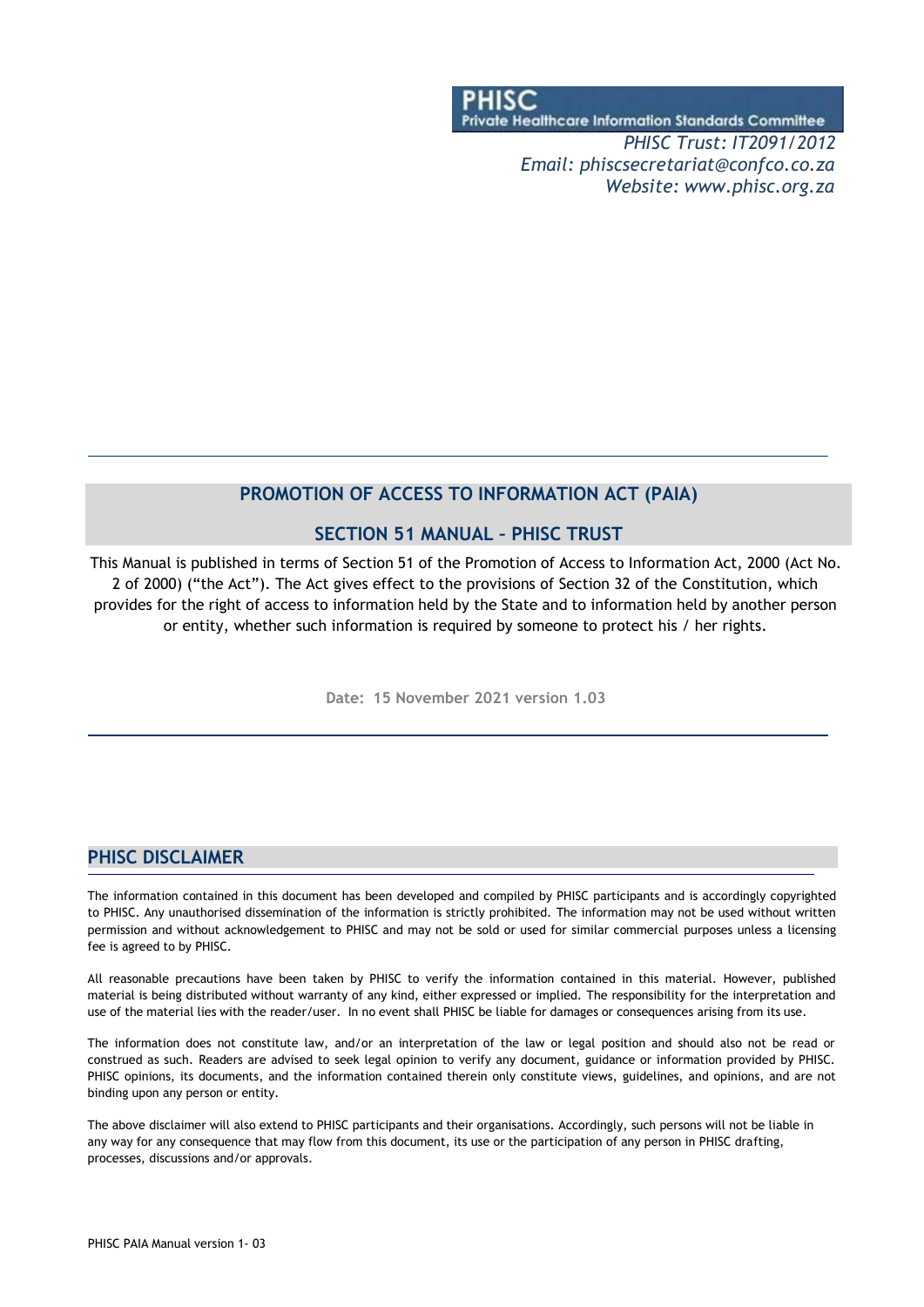# **Table of Contents**

| 1 <sub>1</sub>                 |                                                                                                                                                                |  |
|--------------------------------|----------------------------------------------------------------------------------------------------------------------------------------------------------------|--|
| 2.                             |                                                                                                                                                                |  |
| 3.                             |                                                                                                                                                                |  |
| 4.                             |                                                                                                                                                                |  |
| 5.<br>5.1<br>5.2<br>5.3<br>5.4 |                                                                                                                                                                |  |
| 6.                             |                                                                                                                                                                |  |
| 7.                             |                                                                                                                                                                |  |
| 8.<br>8.1<br>8.2               | Business legislation (including all regulations in terms of such legislation)3<br>Health legislation (including all regulations in terms of such legislation)3 |  |
| 9.                             |                                                                                                                                                                |  |
| 10.<br>11.                     | Appendix A - PAIA FORM A - Request for Access to records of Public Body 5<br>Appendix B - PAIA FORM C - Request for Access to records of Private Body  8       |  |

# <span id="page-1-0"></span>**Revision History**

| <b>Version</b> | Date       | By Whom             | <b>Changes</b>                            |
|----------------|------------|---------------------|-------------------------------------------|
| Draft 1        |            | PHISC HIG Workgroup | Document creation.                        |
| ver 1-00       |            |                     |                                           |
| Draft 2        | 2014/08/29 | PHISC HIG Workgroup | Content update after presented at PHISC   |
| ver 1-01       |            |                     | Management Meeting on 2014/07/30.         |
| Draft 3        | 2014/10/22 | PHISC HIG Workgroup | Content update after feedback from Elsabe |
| ver 1-02       |            |                     | Klinck.                                   |
| Draft 4        | 2021/11/15 | PHISC HIG Workgroup | Information Officer details updated and   |
| Ver 1-03       |            |                     | physical address.                         |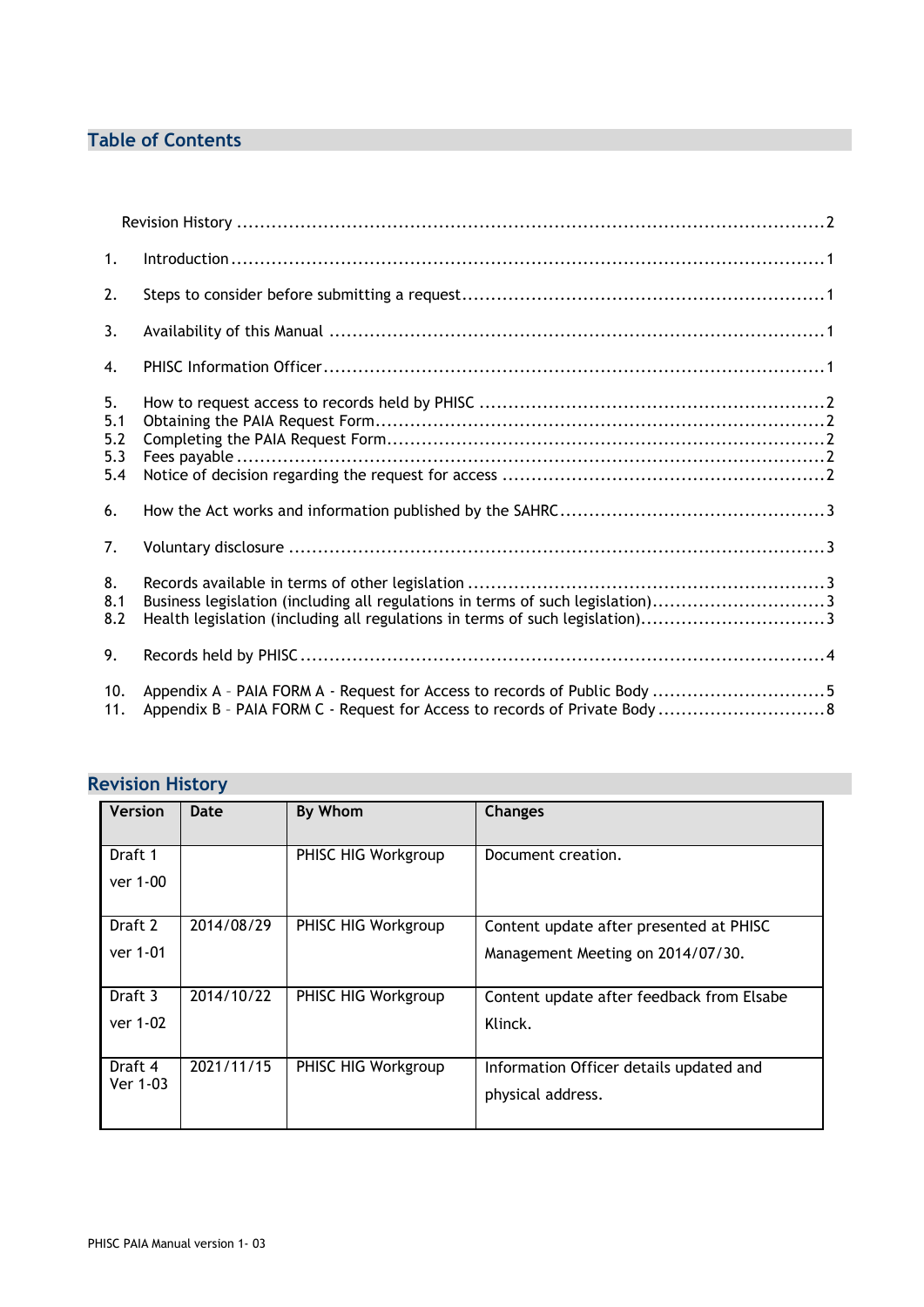## **1. Introduction**

The Private Healthcare Information Standards Committee (PHISC) is an organisation within the private healthcare sector which has as its goal the maximising of cooperation in healthcare information standards.

This manual serves to inform members of the public of the categories of information PHISC holds. Evaluation of any formal application to access information held by PHISC will be conducted by the PHISC Management Committee. This application is subject to the grounds of refusal listed in the Act.

### **2. Steps to consider before submitting a request**

- Are you entitled to use the Act to request access?
	- $\circ$  Please take note of section 7(1) of the Act.
- Does the information requested exist in the form of a record?
	- o Please note that the Act only applies to records that are in existence at the time of PHISC receiving your request.
- Is the record in the possession or control of PHISC? o The Act provides that the record requested must be in PHISC's possession or under our control.

### **3. Availability of this Manual**

A copy of this Manual is available -

- At our physical address: 13 Claribel Road Morningside Durban 4001
- On request from our Information Officer
- On our web site: [www.phisc.net](http://www.phisc.net/)

This Manual will be updated as and when required.

### **4. PHISC Information Officer**

Our Information Officer is Debbie Roberts (PHISC member).

| Telephone: | 021 - 809 6910                |
|------------|-------------------------------|
| Email:     | Debbie.roberts@mediclinic.com |

Our Deputy Information Officer is Matt Zylstra (PHISC Chairperson)

| Telephone: | $011 - 5291107$       |
|------------|-----------------------|
| Email:     | chairperson@phisc.net |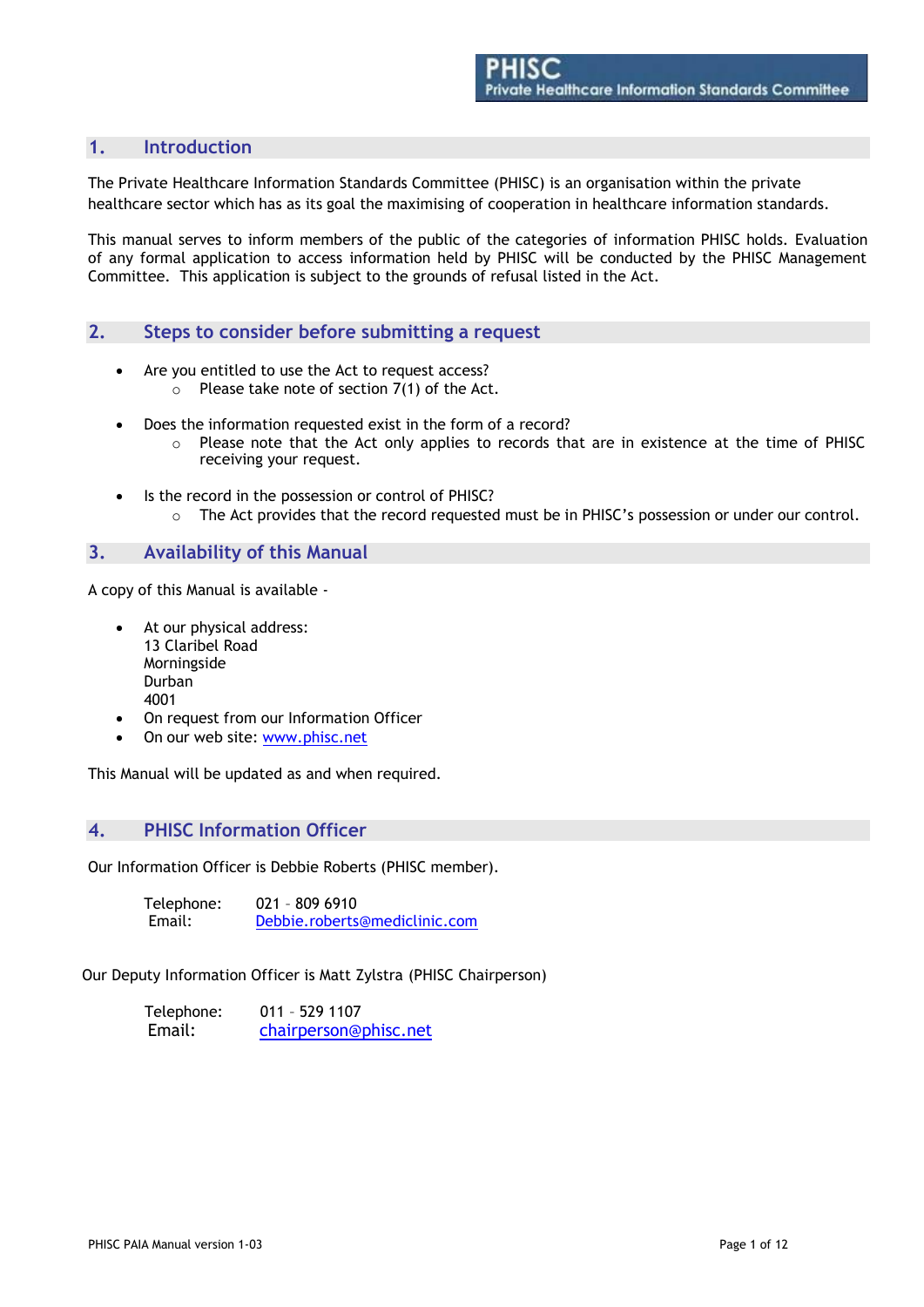### **5. How to request access to records held by PHISC**

Requests for access to records held by PHISC must be made according to the following prescribed procedures:

## <span id="page-3-0"></span>**5.1 Obtaining the PAIA Request Form**

This form can be obtained by:

- Contacting the PHISC Information Officer.
- PHISC web site: [www.phisc.net](http://www.phisc.net/)
- South African Human Rights Commission (SAHRC) web site: [www.sahrc.org.za](http://www.sahrc.org.za/)
- The Department of Justice (www.justice.gov.za) under "PAIA" and "forms".

## <span id="page-3-1"></span>**5.2 Completing the PAIA Request Form**

- The Request Form must be completed in full.
- The requester must indicate which right is to be exercised or protected i.e. explain why the record requested is required for the exercise or protection of the aforementioned right:
- If the requester is acting on behalf of someone else, the signature of the other person as the one who is authorised the request to be made.
- The requester must state in which form (inspection of copy, paper copy, electronic copy, transcript, etc) s/he wants to access the information.
- If the record is part of another record, the requester will only be given access to the part(s) that pertains to the information s/he wants or is entitled to, and not the rest of the record.

## <span id="page-3-2"></span>**5.3 Fees payable**

- A request for access to a record, other than a record containing personal information about yourself, will be processed only after a request fee has been paid.
- You will be notified of the amount required to be paid as the request fee.
- The fee payable for access to a record depends on the form in which access is required and the reasonable time required to search for and prepare a record.
- These fees are prescribed by law and can change from time to time. The fee for reproduction referred to in Section 52(3) of the Act prescribed in item 2 of part 3 of Annexure A.
- If you qualify for exemption of the payment of any fee, please state the reason for exemption.

## <span id="page-3-3"></span>**5.4 Notice of decision regarding the request for access**

- All requests will be evaluated against the provisions of the Act. The Act allows the Information Officer to refuse access on grounds stipulated in the Act. One can, for example, not access another person's confidential information, or trade- or commercial secrets of a business.
- **An answer on a request for information must be made within 30 days of the request**, and if not granted and the requester is not satisfied s/he can approach the courts within 30 days.
	- $\circ$  PHISC does not have internal appeal procedures as such, the decision made by the Information Officer is final.
- You will be notified in writing whether your request has been approved or denied. If you wish to be informed in another manner, please specify the manner and provide the necessary particulars to enable compliance with your request.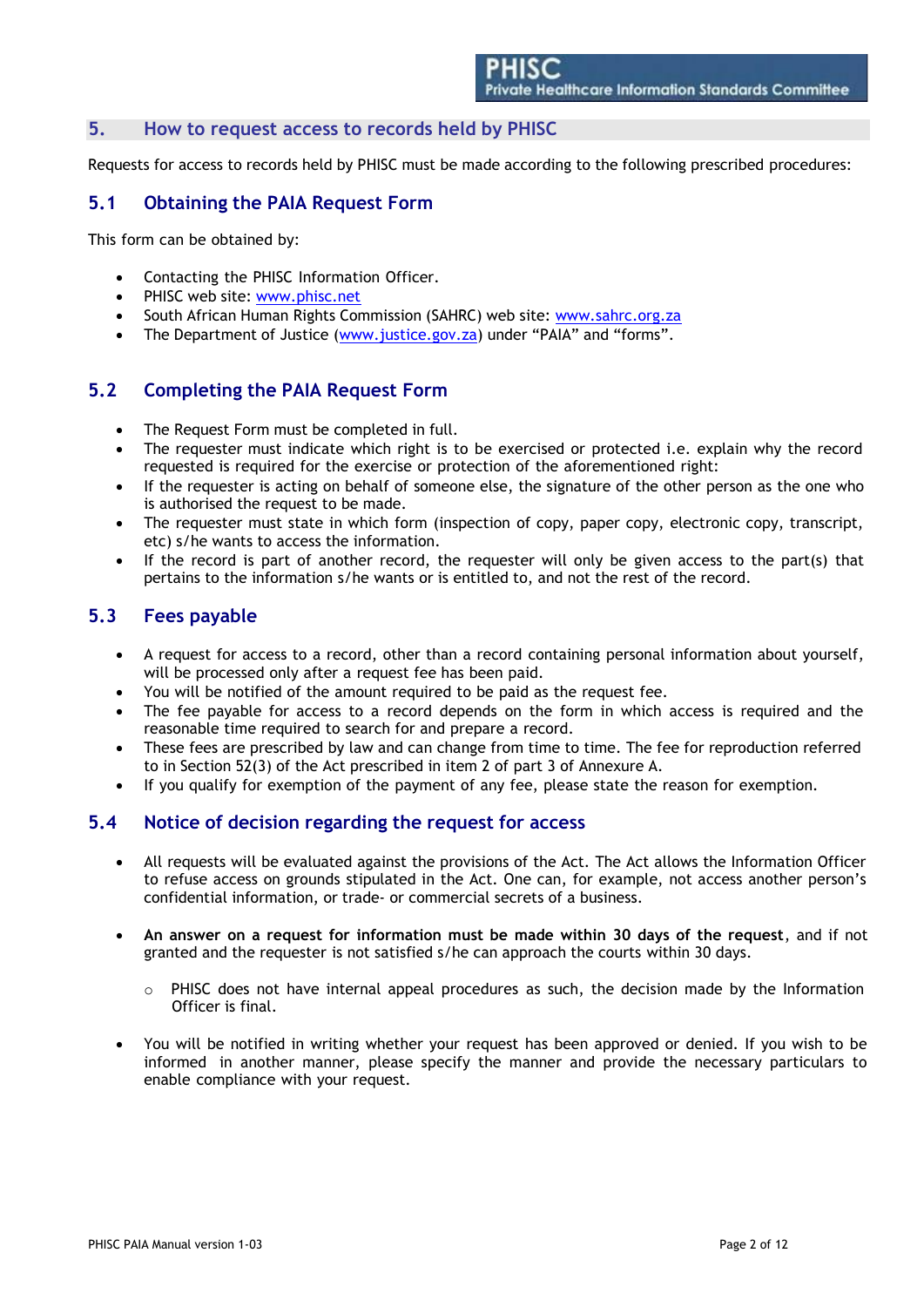## **6. How the Act works and information published by the SAHRC**

More information on how the Act works and all other information can be obtained from the SAHRC at:

- Postal address: Private Bag X2700 Houghton 2041
- Physical address: Braampark Forum 3 33 Hoofd Street Braamfontein

Telephone: 011 – 877 3600

Web: [www.sahrc.org.za](http://www.sahrc.org.za/)

There are also provincial SAHRC offices in all nine provinces.

### **7. Voluntary disclosure**

The following information is readily available in the public domain on the PHISC web site (www.phisc.net):

- Agendas of meetings
- PHISC adopted standards

### **8. Records available in terms of other legislation**

Information is available in terms of the following legislation to the persons or entities specified in such legislation, as well as the specific protections offered by such laws. As legislation changes from time to time, and new laws may stipulate new manners and extend the scope of access by persons specified in such entities, this list should be read as not being a final and complete list.

## <span id="page-4-0"></span>**8.1 Business legislation (including all regulations in terms of such legislation):**

The Companies Act 71 of 2008; Income Tax Act 58 of 1962; Value Added Tax Act 89 of 1991; Labour Relations Act 66 of 1995; Basic Conditions of Employment Act 75 of 1997; Employment Equity Act 55 of 1998; Skills Development Levies Act 9 of 1999; Unemployment Insurance Act 63 of 2001; Electronic Communications and Transactions Act 25 of 2002; Telecommunications Act 103 of 1996; Electronic Communications Act 36 of 2005; Consumer Protection Act 68 of 2008; Broad-based Black Economic Empowerment Act 53 of 2003; National Credit Act 34 of 2005; etc.

### <span id="page-4-1"></span>**8.2 Health legislation (including all regulations in terms of such legislation):**

The National Health Act 61 of 2003; Medical Schemes Act 121 of 1998; Medicines and Related Substances Act 101 of 1965; Children's Act 38 of 2005; Mental Healthcare Act 17 of 2002; Choice on Termination of Pregnancy Act 92 of 1996; Sterilization Act 44 of 1998; etc.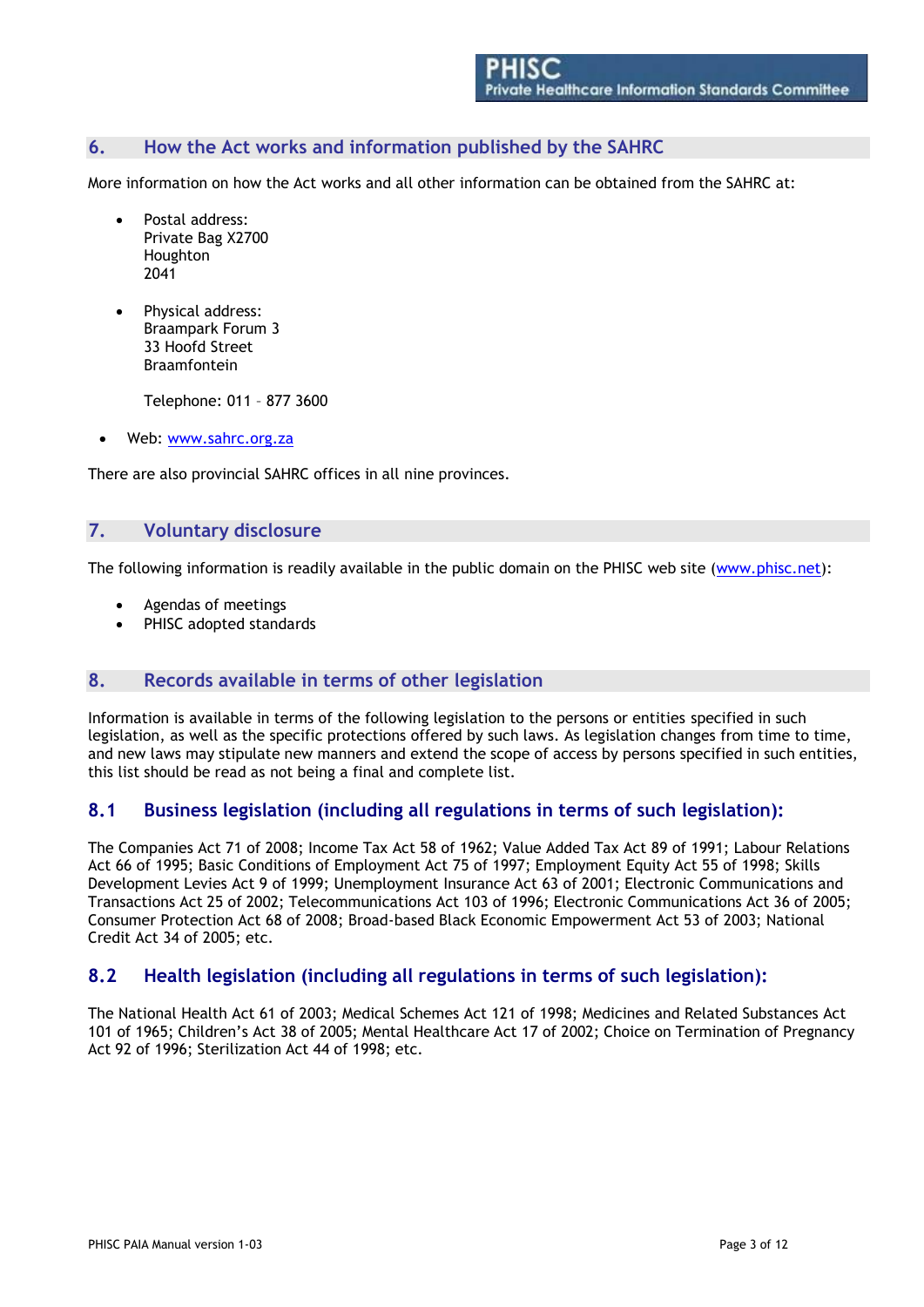## **9. Records held by PHISC**

The fact that information is held by PHISC and being listed in this manual should not be construed as conferring upon any requester a right to that information.

The fact that we list a record type here does not necessarily mean that we will disclose such records, and all access is subject to the evaluation processes outlined herein, which will be exercised in accordance with the requirements of the Act.

PHISC holds records in the following categories:

**Internal records relating to our business** which include our business's founding and other documents, minutes and policies, annual and other reports, financial records, operational records, policies and procedures, contracts, licenses and other intellectual property, marketing records, electronic distribution list, other internal policies and procedures, internal correspondence, statutory records; etc.

**Personnel records** which include records relating to contractors, partners and trustees. It includes personal files and similar records.

**Member records** which include member lists, member application forms, code of conduct, financial and accounts information.

**Supplier and service provider records** which include supplier registrations, contracts, communications, logs, commissioned work, and similar information.

**Third party information** which may be in our possession but which would be subject to the conditions set in relation to such possession.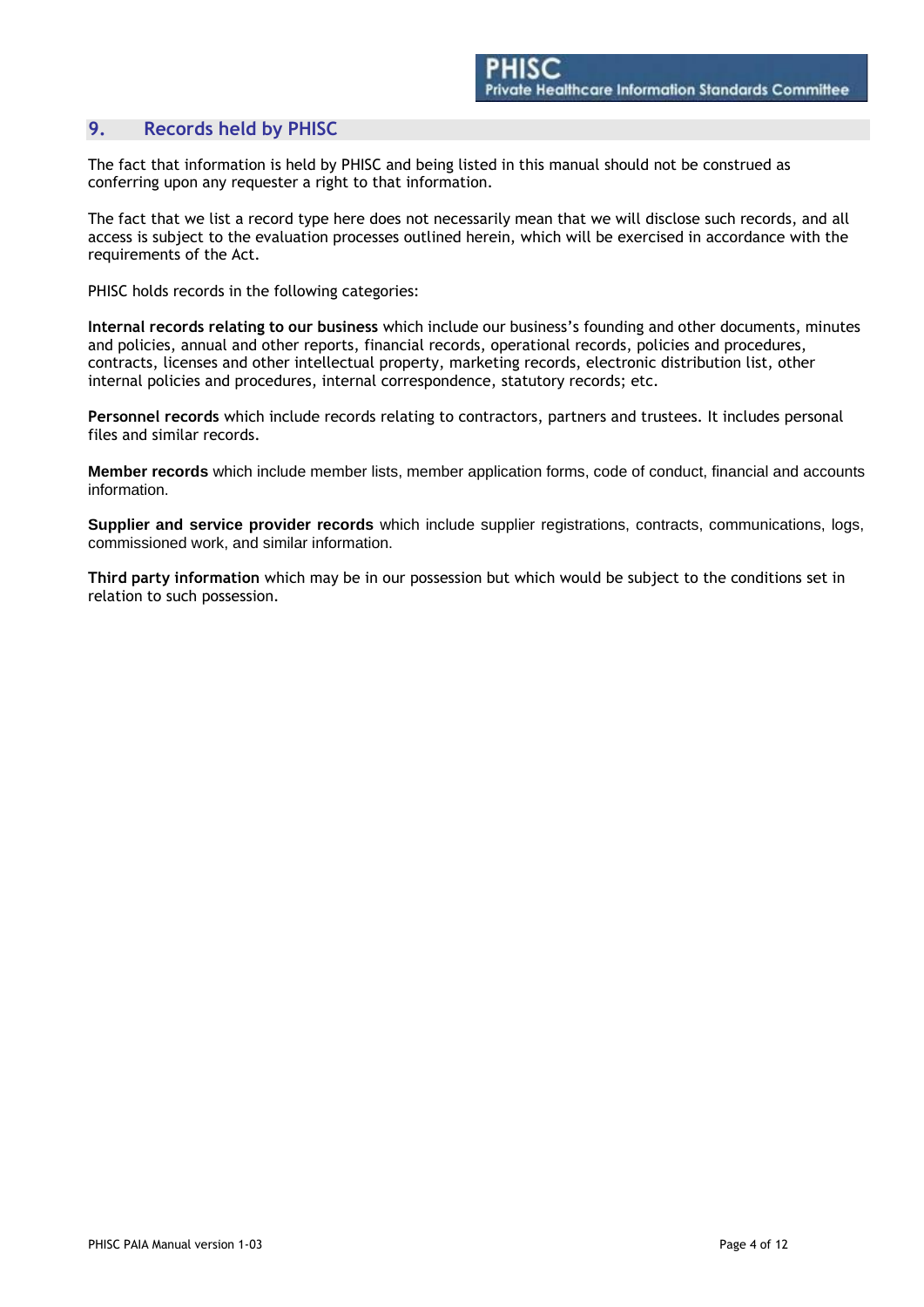# <span id="page-6-0"></span>**10. Appendix A – PAIA FORM A - Request for Access to records of Public Body**

## FORM A

#### REQUEST **FOR ACCESS TO RECORD OF** PUBLIC BODY

(Section 18(1) of the Promotion of Access to Information Act, 2000 (Act No. 2 of 2000) [Regulation 6]

#### **FOR DEPARTMENTAL USE**

|                       |                            | (name and surname of information officer / deputy information officer) on |
|-----------------------|----------------------------|---------------------------------------------------------------------------|
|                       |                            |                                                                           |
| Request fee (if any): | R $\overline{\phantom{a}}$ |                                                                           |
| Deposit (if any):     |                            |                                                                           |
| Access fee:           | R.                         |                                                                           |
|                       |                            | Signature of information officer / deputy information officer             |

#### **A. PARTICULARS PUBLIC BODY**

The Information Officer/Deputy Information Officer:

#### **B. PARTICULARS PERSON REQUESTING ACCESS TO THE RECORD**

**a)** *The particulars of the person who requests access to the record must be given below.*

b) The address and/or fax number in the Republic to which the information is to be sent, must be given.

**c)** *Proof of the capacity in which the request is made, if applicable, must be attached.*

|                             | <u> 1989 - Jan Salaman Salaman (j. 1989)</u>                                                                                                                                                                                                                                                                                         |                                                                                                      |  |  |  |  |
|-----------------------------|--------------------------------------------------------------------------------------------------------------------------------------------------------------------------------------------------------------------------------------------------------------------------------------------------------------------------------------|------------------------------------------------------------------------------------------------------|--|--|--|--|
|                             |                                                                                                                                                                                                                                                                                                                                      |                                                                                                      |  |  |  |  |
|                             |                                                                                                                                                                                                                                                                                                                                      | Capacity in which request is made, when made on behalf of another person: __________________________ |  |  |  |  |
| Request fee (if any): $R$ _ |                                                                                                                                                                                                                                                                                                                                      |                                                                                                      |  |  |  |  |
| Deposit (if any):           | $R$ and $\overline{R}$ and $\overline{R}$ and $\overline{R}$ and $\overline{R}$ and $\overline{R}$ and $\overline{R}$ and $\overline{R}$ and $\overline{R}$ and $\overline{R}$ and $\overline{R}$ and $\overline{R}$ and $\overline{R}$ and $\overline{R}$ and $\overline{R}$ and $\overline{R}$ and $\overline{R}$ and $\overline{$ |                                                                                                      |  |  |  |  |
| Access fee:                 | R $\qquad \qquad$                                                                                                                                                                                                                                                                                                                    |                                                                                                      |  |  |  |  |
|                             |                                                                                                                                                                                                                                                                                                                                      | Signature of information officer / deputy information officer                                        |  |  |  |  |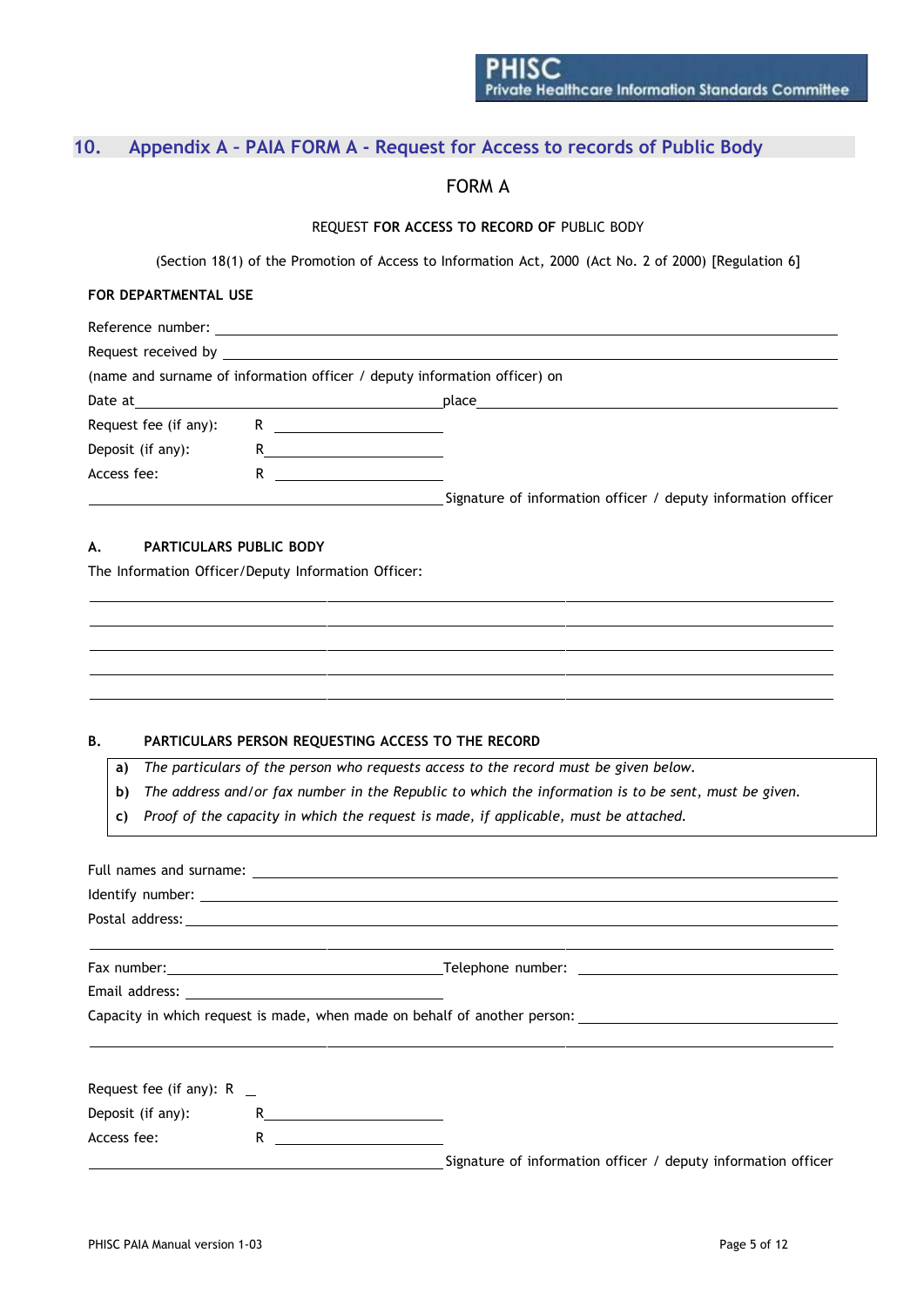### **C. PARTICULARS OF PERSON ON WHOSE BEHALF REQUEST IS MADE**

This section must be completed ONLY if a request for information is made on behalf of another person.

Full names and surname: The state of the state of the state of the state of the state of the state of the state of the state of the state of the state of the state of the state of the state of the state of the state of the Identify number:

#### **D. PARTICULARS OF RECORD**

- a) Provide full particulars of the record to which access is requested, including the reference number if that is *known to you, to enable the record to be located.*
- b) If the provided space is inadequate, please continue on a separate folio and attach it to this form.
- **c)** *The requester must sign all* **additional** *folios.*

Description of record or relevant part of the record:

Reference number, if available: Any further particulars of record:

#### **E. FEES**

- a) A request for access to a record, other than a record containing personal information about yourself, will be *processed only after a* request fee *has been paid.*
- **b)** *You will be notified of the amount required to be paid as the request fee.*
- c) The fee payable for access to a record depends on the form in which access is required and the reasonable time *required to search for and prepare a record.*
- **d)** *If you qualify for exemption of the payment of any fee, please state the reason for exemption.*

Reason for exemption from payment of feels: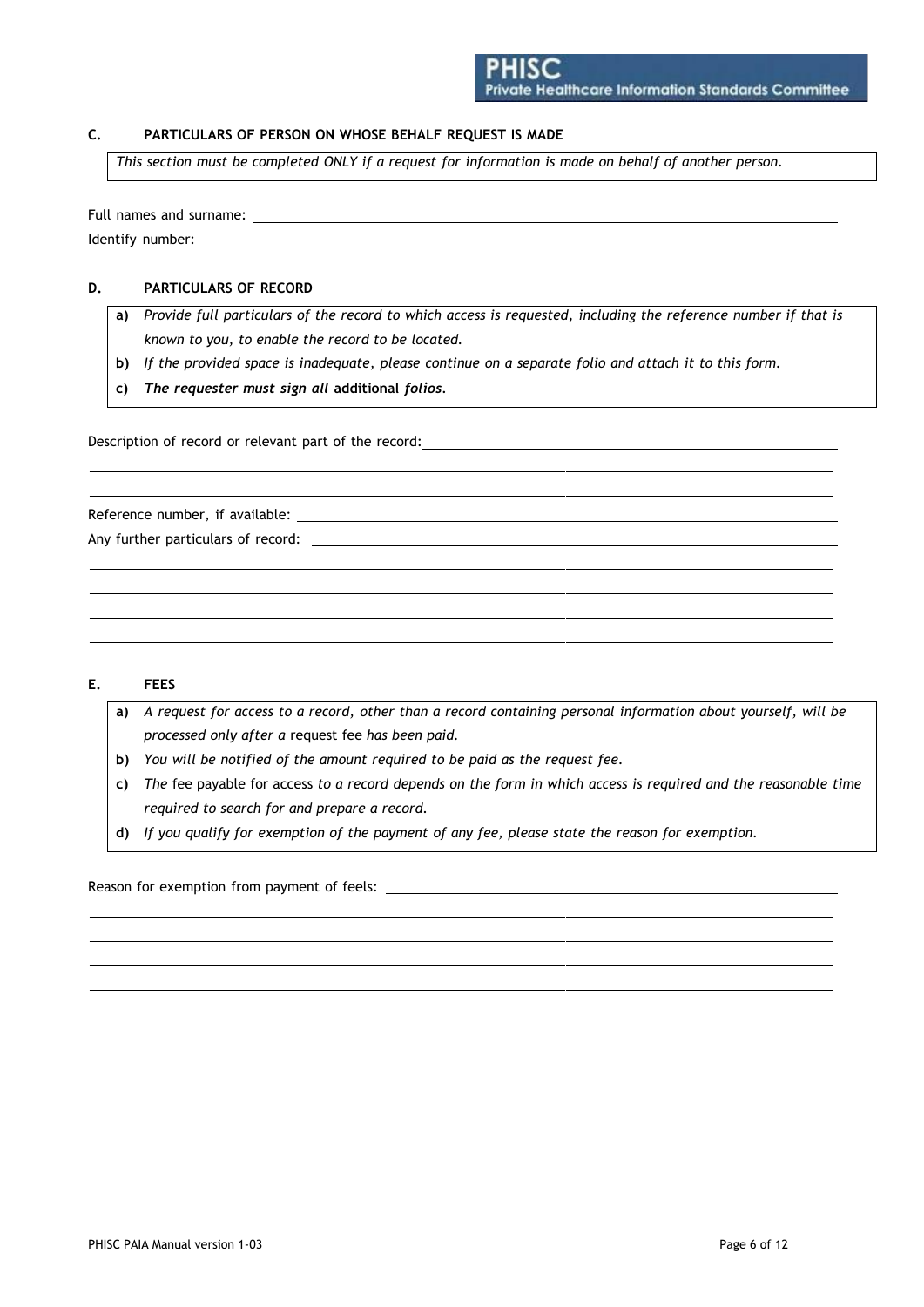### **F. FORM OF ACCESS TO RECORD**

If you are prevented by a disability to read, view or listen to the record in the form of access provided for in 1 to 4 *below, state your disability and indicate in which form the record is required.*

| Form in which record is required:<br>Disability:                                                                                                                |                                                                                                                                           |  |                                                                             |  |                                                                            |  |  |
|-----------------------------------------------------------------------------------------------------------------------------------------------------------------|-------------------------------------------------------------------------------------------------------------------------------------------|--|-----------------------------------------------------------------------------|--|----------------------------------------------------------------------------|--|--|
| 1.                                                                                                                                                              | If the record is in written or printed form:                                                                                              |  |                                                                             |  |                                                                            |  |  |
|                                                                                                                                                                 | copy of record*<br>inspection of record                                                                                                   |  |                                                                             |  |                                                                            |  |  |
| 2.                                                                                                                                                              | If record consists of visual images - (this includes photographs, slides, video recordings, computer-<br>generated images, sketches, etc. |  |                                                                             |  |                                                                            |  |  |
|                                                                                                                                                                 | copy of the images *<br>transcription of the images *<br>view the images                                                                  |  |                                                                             |  |                                                                            |  |  |
| 3.                                                                                                                                                              | If record consists of recorded words or information which can be reproduced in sound:                                                     |  |                                                                             |  |                                                                            |  |  |
|                                                                                                                                                                 | listen to the soundtrack<br>(audio cassette)                                                                                              |  | Transcription of soundtrack *<br>(written or printed document)              |  |                                                                            |  |  |
| 4.                                                                                                                                                              |                                                                                                                                           |  | If record is held on computer or in an electronic or machine-readable form: |  |                                                                            |  |  |
|                                                                                                                                                                 | printed copy of record*                                                                                                                   |  | printed copy of<br>information derived from<br>the record*                  |  | copy in computer readable<br>form <sup>*</sup><br>(stiffy ro compact disk) |  |  |
| * If you requested a copy or transcription of a record (above), access may be granted<br><b>YES</b><br>in the language in which the record is available.<br>NO. |                                                                                                                                           |  |                                                                             |  |                                                                            |  |  |
|                                                                                                                                                                 | In which language would you prefer the record?                                                                                            |  |                                                                             |  |                                                                            |  |  |

#### **G. NOTICE OF DECISION REGARDING REQUEST FOR ACCESS**

You will be notified whether your request has been approved / denied. If you wish to be informed in another manner, please specify the manner and provide the necessary particulars to enable compliance with your request.

How would you prefer to be informed of the decision regarding your request for access to the record?

Signed at this day of

SIGNATURE OF REQUESTER / PERSON ON WHOSE BEHALF REQUEST IS MADE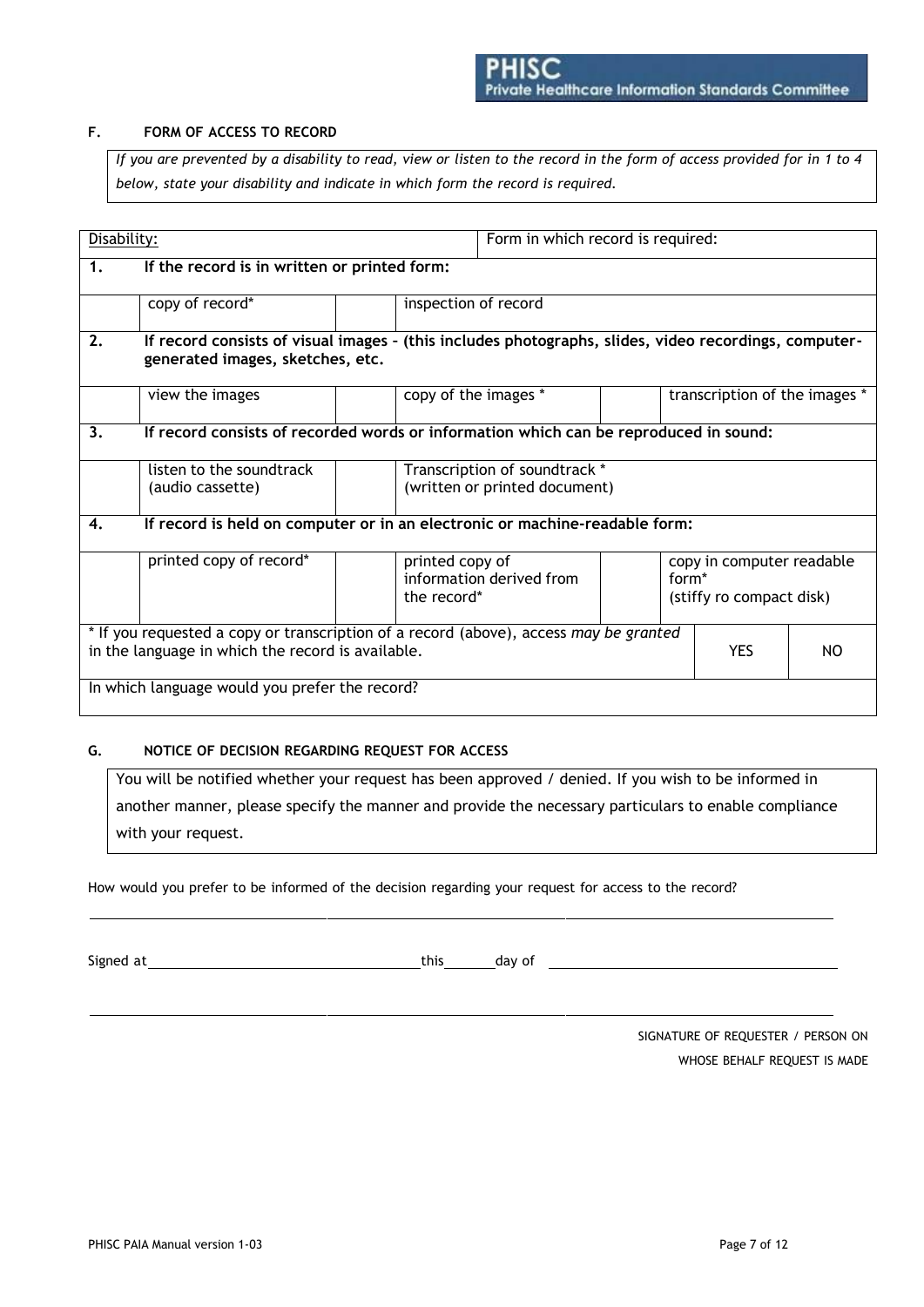## <span id="page-9-0"></span>**11. Appendix B – PAIA FORM C - Request for Access to records of Private Body**

## FORM C

#### REQUEST **FOR ACCESS TO RECORD OF** PRIVATE BODY

(Section 53(1) of the Promotion of Access to Information Act, 2000 (Act No. 2 of 2000) [Regulation 10]

#### **A. PARTICULARS PRIVATE BODY**

The Head:

#### **B. PARTICULARS PERSON REQUESTING ACCESS TO THE RECORD**

**d)** *The particulars of the person who requests access to the record must be given below.*

- e) The address and/or fax number in the Republic to which the information is to be sent, must be given.
- **f)** *Proof of the capacity in which the request is made, if applicable, must be attached.*

|  | Capacity in which request is made, when made on behalf of another person: |  |  |  |  |  |
|--|---------------------------------------------------------------------------|--|--|--|--|--|

### **C. PARTICULARS OF PERSON ON WHOSE BEHALF REQUEST IS MADE**

This section must be completed ONLY if a request for information is made on behalf of another person.

Full names and surname: Identify number: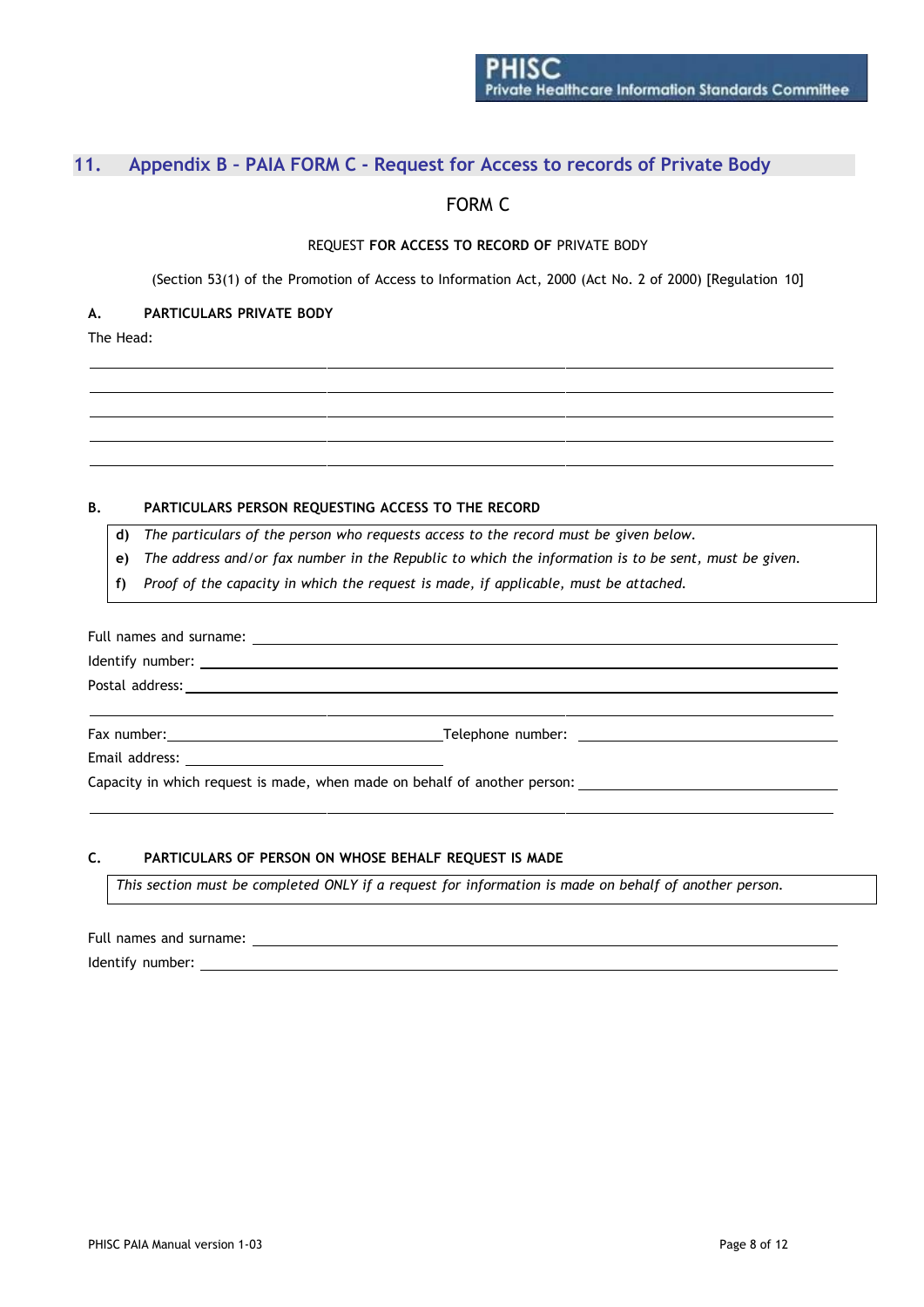#### **D. PARTICULARS OF RECORD**

- a) Provide full particulars of the record to which access is requested, including the reference number if that is *known to you, to enable the record to be located.*
- b) If the provided space is inadequate, please continue on a separate folio and attach it to this form.

Description of record or relevant part of the record:

Reference number, if available: Any further particulars of record:

#### **E. FEES**

- a) A request for access to a record, other than a record containing personal information about yourself, will be *processed only after a* request fee *has been paid.*
- **b)** *You will be notified of the amount required to be paid as the request fee.*
- c) The fee payable for access to a record depends on the form in which access is required and the reasonable time *required to search for and prepare a record.*
- **d)** *If you qualify for exemption of the payment of any fee, please state the reason for exemption.*

Reason for exemption from payment of feels:

#### **F. FORM OF ACCESS TO RECORD**

If you are prevented by a disability to read, view or listen to the record in the form of access provided for in 1 to 4 *below, state your disability and indicate in which form the record is required.*

| Disability: | Form in which record is required: |
|-------------|-----------------------------------|
|             |                                   |

Mark the appropriate box with an X.

NOTES:

- a) Compliance with your request in the specified form may depend on the form in which the record is available.
- b) Access in the form requested may be refused in certain circumstances. In such a case you will be informed if access will be granted in another form.
- c) The fee payable for access to the record, if any, will be determined partly by the form in which access is requested.